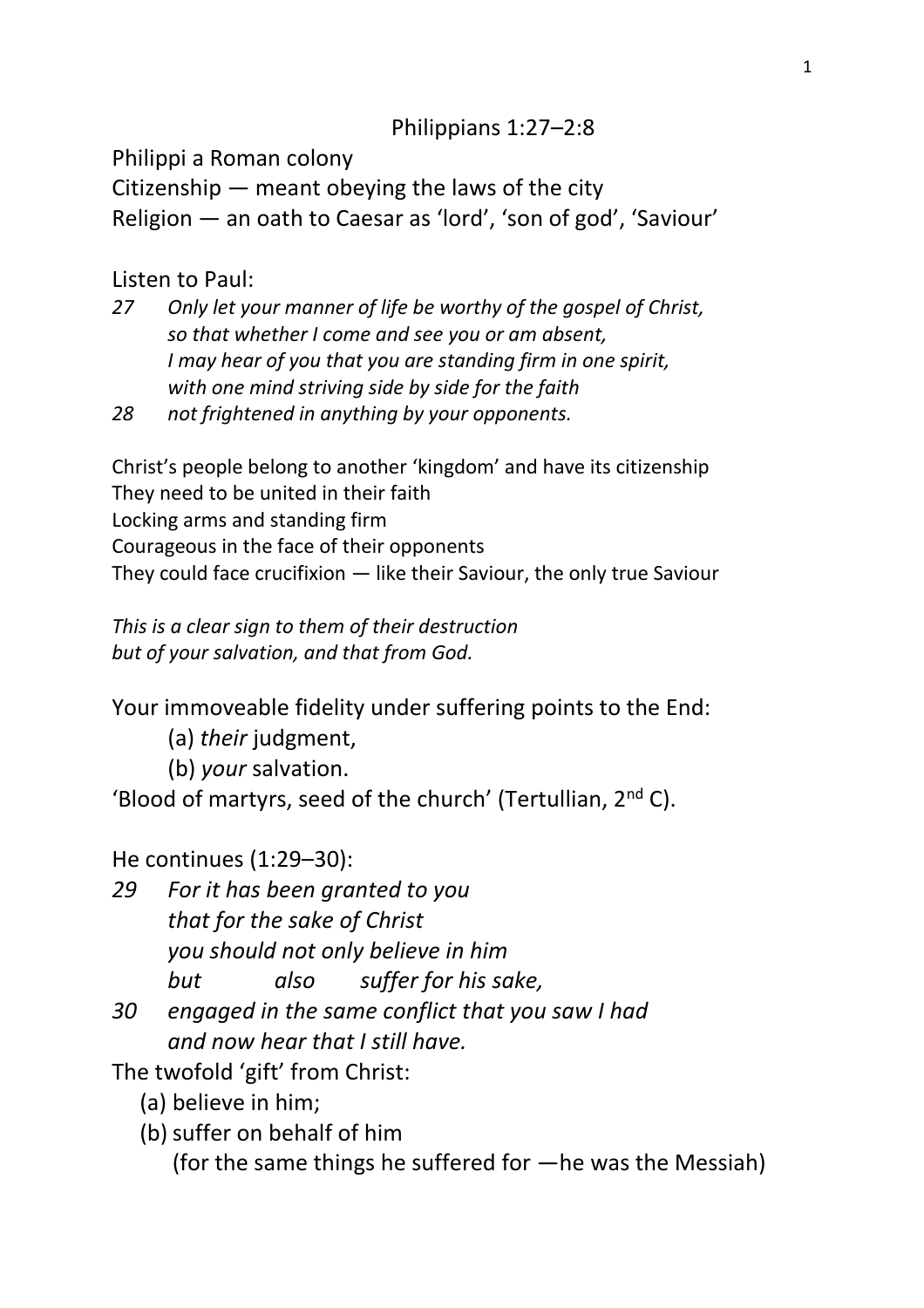We continue into chapter two Famous words on the humility of Christ Who is the one we seek to imitate

He begins by describing a Christian community as it should be Good to reflect how we measure up: 2:1 *So if there is any encouragement in Christ, any comfort from love, any participation in the Spirit, any affection any sympathy* Do we at CCLB encourage one another? comfort one another? are consciously aware that we share the Spirit of God? are affectionate towards one another? are sympathetic towards one another? Challenging words

Now he comes at it from another tack (no less challenging)

*2 complete my joy by being of the same mind, having the same love, being in full accord and of one mind.*

There is a context to these stirring words: disunity in Philippi

Disunity in Philippi

- 2:3 Do nothing from *selfish ambition* or *conceit*, but in humility count others more significant than yourselves*.*
- 2:14 Do all things without *grumbling* or *disputing*….
- 4:2 I entreat Euodia and I entreat Syntyche *to agree* in the Lord.

4:3 Yes, I ask you also, true companion, help these women, who have *laboured side by side* (1:27 − same verb) with me in the gospel together with Clement and the rest of my fellow workers, whose names are in the book of life. Euodia… Syntyche – implied: women who were educated and prominent − who had worked with Paul in evangelism − who were now a source of division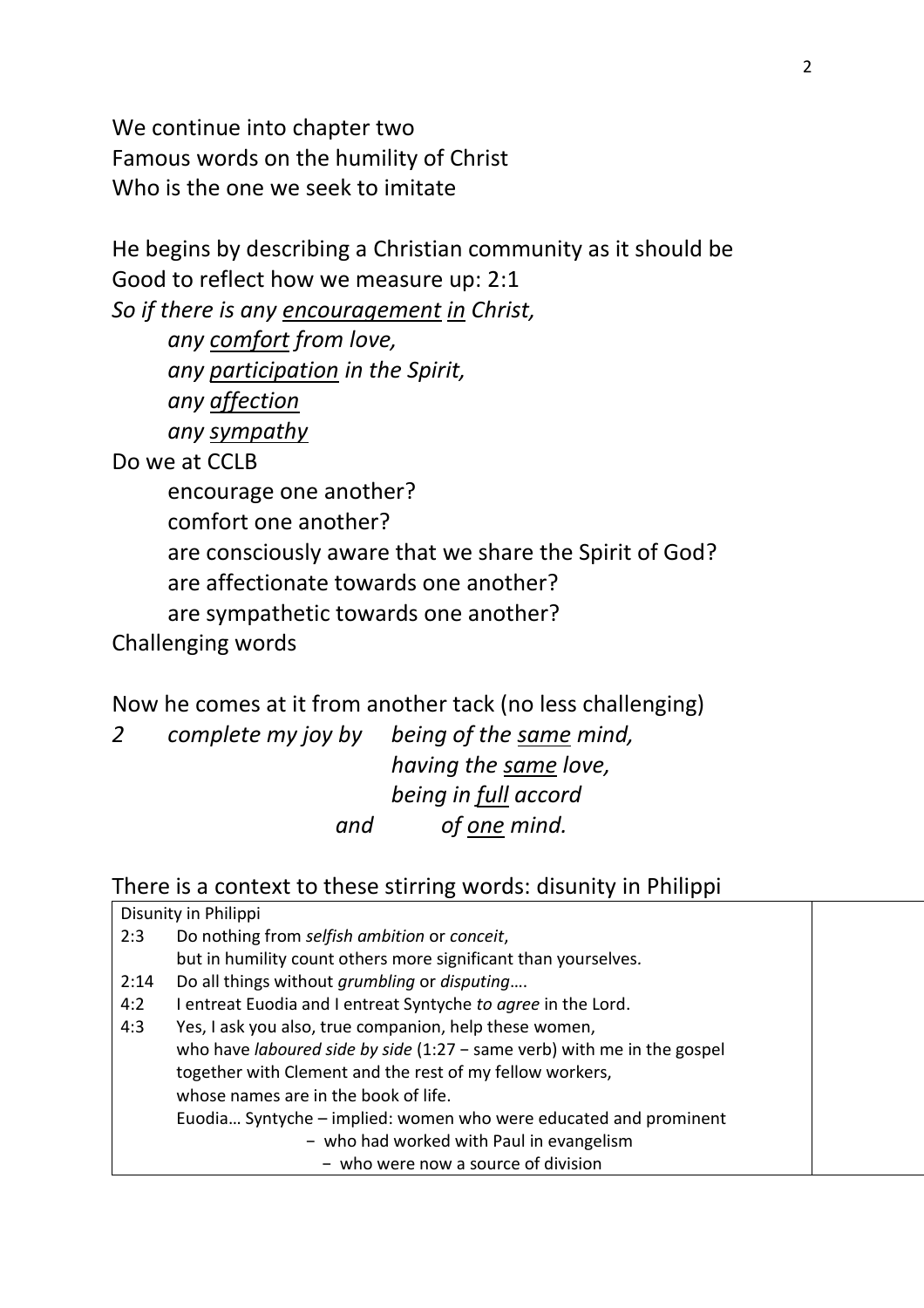*Paul then zeros in on the members of the Philippian Church*

- *3 Do nothing from selfish ambition or conceit, but in humility count others more significant than yourselves.*
- *4 Let each of you look not only to his own interests, but also to the interests of others.*

A true unity

(a) regarding Christian faith, and

(b) equal respect for one another

based on their experience in the body of Christ (as it should be).

Paul is calling on each of us to be humble-minded and others-centred

Now here is an astonishing thing. What follows: a profound statement about the incarnation of Christ. It is a key passage in the weighty theology textbooks What is its occasion? An argument between two Christian women in Philippi.

What is its application? Disunity any church

v*5 Have this mind among yourselves, which is yours in Christ Jesus.*

Let the mind of Christ be the mind that directs each member Let the mind of Christ be the mind that directs our church

What is that mind? *who, though he was in the form* (morphē) *of God, did not count equality with God a thing to be grasped,* 

From all eternity the pre-existent Christ was by nature God He was equally 'God' as God his Father Yet he did not hang on to that But as we shall see was obedient and left heaven for us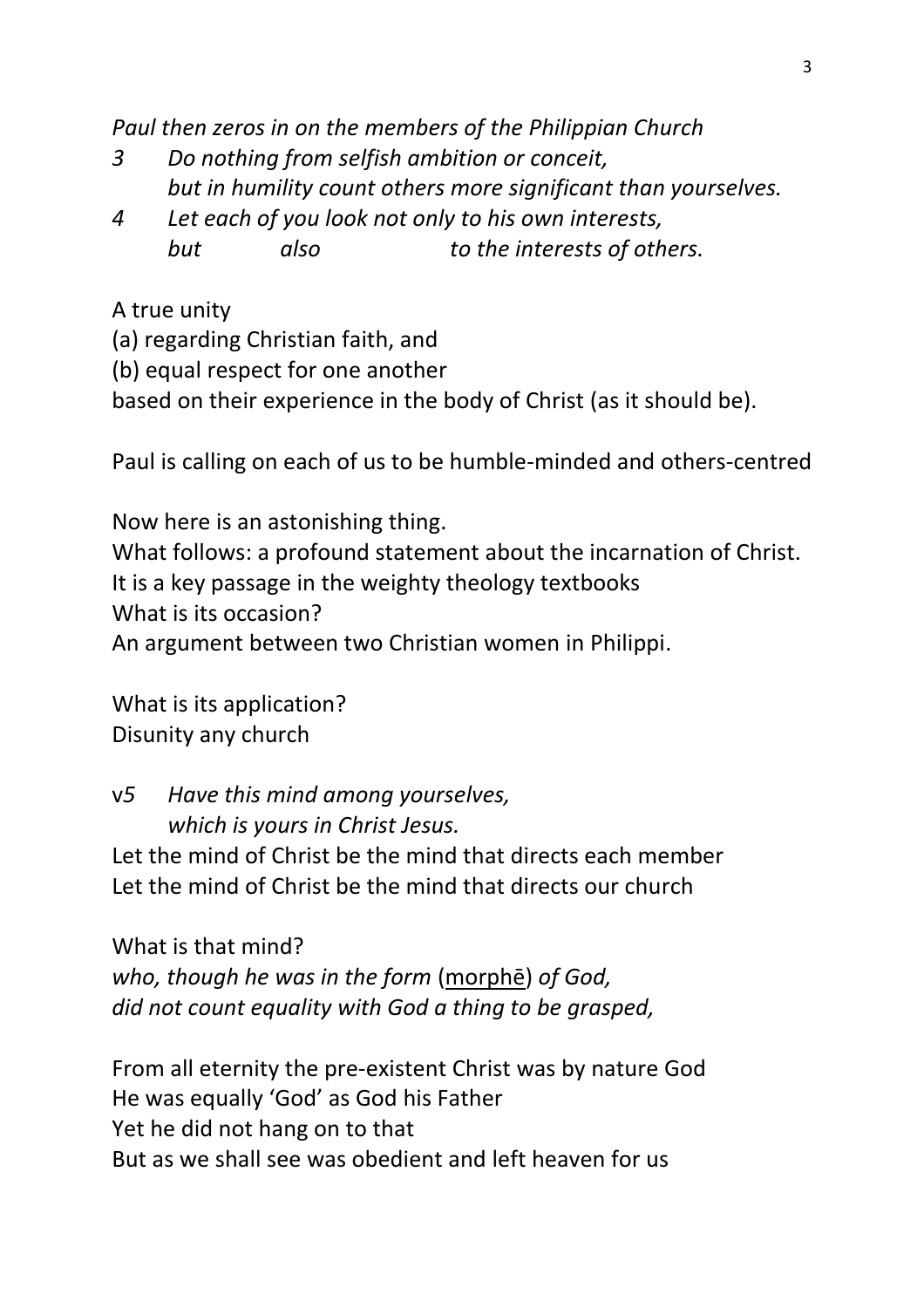Paul continues

v7 *but emptied himself, by taking the form* (morphē) *of a servant [slave]* This is Paul's account to the Incarnation of the Son of God •He 'emptied himself' — a metaphor for 'he humbled himself' •As the incarnate Son of God he took the 'form' (nature of) a slave When he was among us Jesus was both and at the same time By nature God

By nature a slave

Yet outwardly he was like us as a man *being born in the likeness of men. 8 And being found in human form* 

Religious art often misrepresents Jesus as *luminous* But no. He looked like us!

But then Paul describes how low Jesus lowered himself

*he humbled* [literally, 'lowered'] *himself by becoming obedient to the point of death, even death on a cross.*

Here is the one we are to imitate in our church's life

Death on a cross (commonplace back then; abolished by Constantine  $4<sup>th</sup>$  C) : •Cicero reflects a Roman citizen's elitism in his words about crucifying slaves, '…the very word cross should be far removed not only from the person of a *Roman citizen*, but from his thoughts, his eyes and his ears…'

•A form of words used at a crucifixion: 'Lictor, go bind his hands, veil his head, hang him on *the tree of shame'*.

• 'Crucifixions were usually carried out outside the city limits, thus stressing the victim's *rejection* from the civic community. They were a form of entertainment to intimidate slaves. Because of the absence of blood shed out of an open and lethal wound, which evoked the glorious fate of warriors, this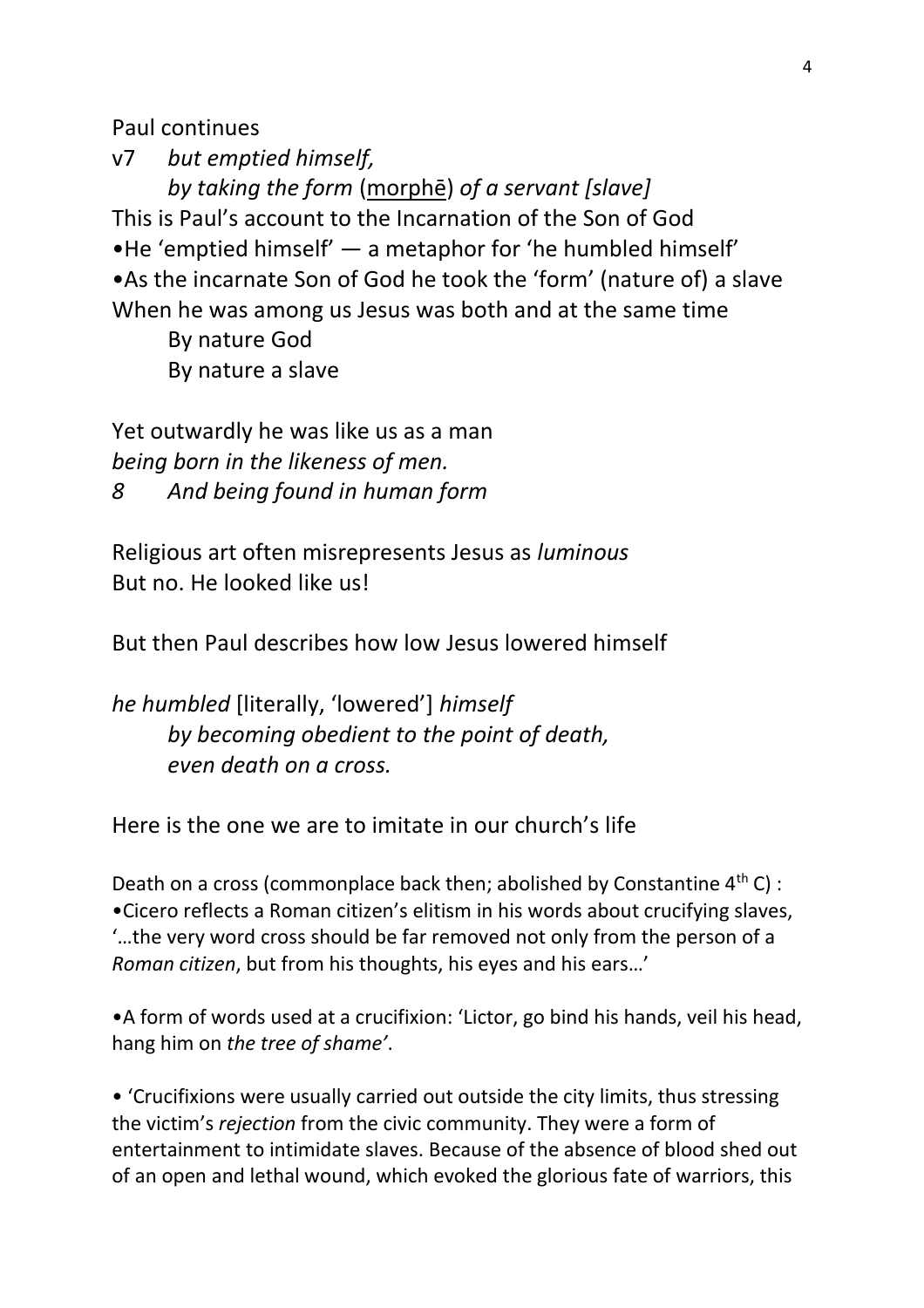type of death was considered unclean, shameful, *unmanly*, and unworthy of a freeman. In addition, the victim was usually *naked.*

Other passages teaching the pre-existence of Christ:

- John 1:1, 14 In the beginning *was* the word, and the word *was* with God, and the word *was* God...And the word *became* flesh and dwelt amongst us...
- 2 Cor. 8:9 You know the grace of the Lord Jesus Christ that though he *was* rich yet for your sakes he *became* poor that you though his poverty might be rich
- Heb. 1:1-3 Long ago, at many times and in many ways, God spoke to our fathers by the prophets but in these last days he *has spoken* to us by his Son, whom he *appointed* the heir of all things, through whom also he created the world. He is the radiance of the glory of God and the exact imprint of his nature

Some texts teaching humility in the Bible

| 1 Sam. 16:7                                                        | The Lord said to Samuel, 'Do not look on his appearance or on the           |
|--------------------------------------------------------------------|-----------------------------------------------------------------------------|
|                                                                    | height of his stature, because I have rejected him. For the Lord sees       |
|                                                                    | not as man sees: man looks on the outward appearance, but the Lord          |
|                                                                    | looks on the heart'.                                                        |
| Psa. 138:6                                                         | For though the Lord is high, he regards the lowly                           |
|                                                                    | but the haughty he knows [engages with] from afar.                          |
| Psa. 147:10-11<br>His delight is not in the strength of the horse, |                                                                             |
|                                                                    | nor his pleasure in the legs of a man,                                      |
|                                                                    | but the Lord takes pleasure in those who fear him,                          |
|                                                                    | in those who hope in his steadfast love.                                    |
| <b>Isaiah 57:15</b>                                                | For thus says the One who is high and lifted up,                            |
|                                                                    | who inhabits eternity, whose name is Holy:                                  |
|                                                                    | 'I dwell in the high and holy place,                                        |
|                                                                    | and also with him who is of a contrite and lowly spirit,                    |
|                                                                    | to revive the spirit of the lowly, and to revive the heart of the contrite. |
| 1 Pet. 5:5-7                                                       | Likewise, you who are younger, be subject to the elders.                    |
|                                                                    | Clothe yourselves, all of you, with humility toward one another,            |
|                                                                    | for 'God opposes the proud but gives grace to the humble'.                  |
|                                                                    | Humble yourselves, therefore, under the mighty hand of God                  |
|                                                                    | so that at the proper time he may exalt you,                                |
|                                                                    | casting all your anxieties on him, because he cares for you.                |
| Matt. 11:28-30 Come to me, all who labour and are heavy laden,     |                                                                             |
|                                                                    | and I will give you rest.                                                   |
|                                                                    | Take my yoke upon you, and learn from me,                                   |
|                                                                    | for I am gentle and lowly in heart, and you will find rest for your souls.  |
|                                                                    | For my yoke is easy, and my burden is light'.                               |